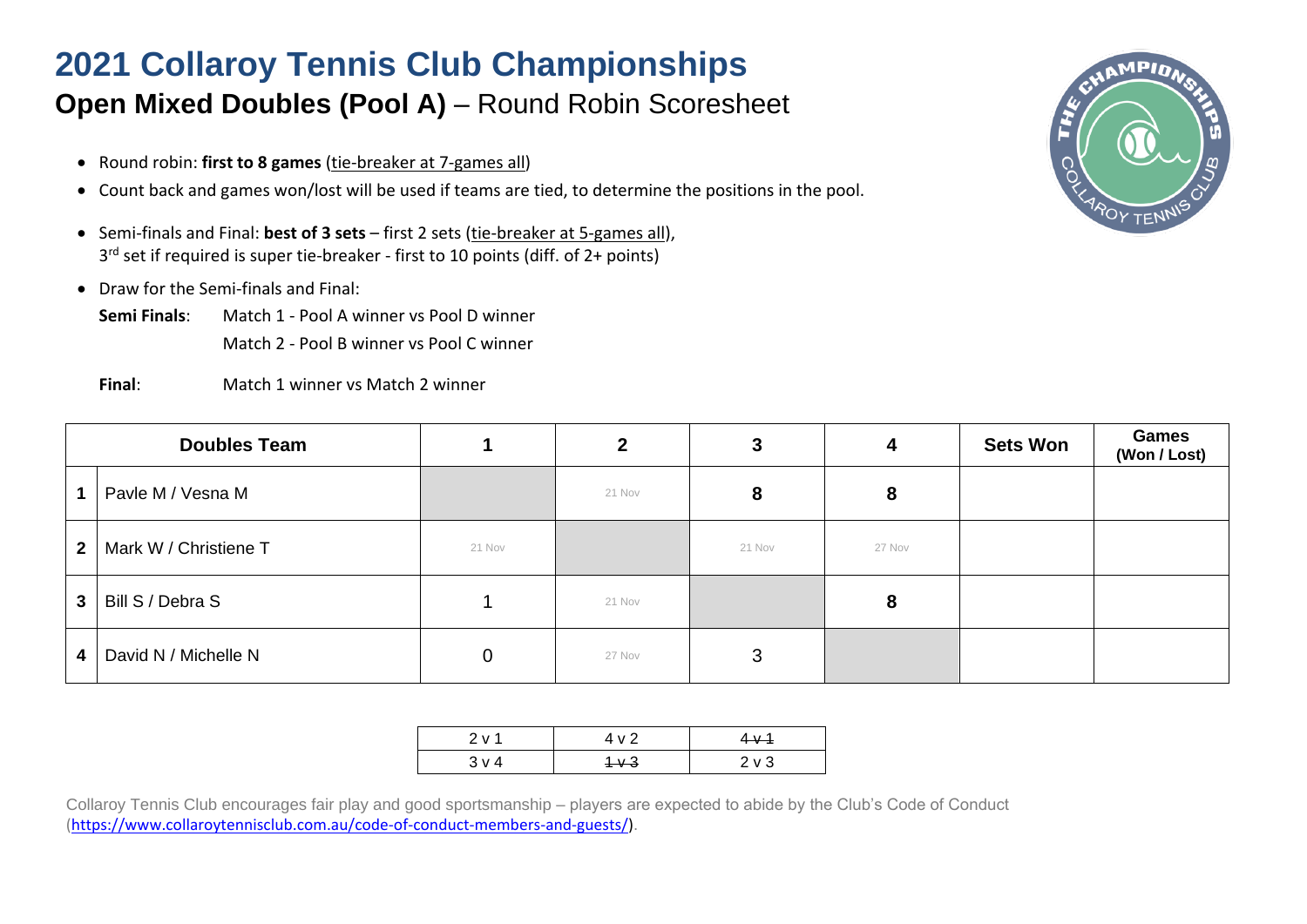## **2021 Collaroy Tennis Club Championships Open Mixed Doubles (Pool B)** – Round Robin Scoresheet

- Round robin: **first to 8 games** (tie-breaker at 7-games all)
- Count back and games won/lost will be used if teams are tied, to determine the positions in the pool.
- Semi-finals and Final: **best of 3 sets** first 2 sets (tie-breaker at 5-games all), 3 rd set if required is super tie-breaker - first to 10 points (diff. of 2+ points)
- Draw for the Semi-finals and Final:
	- **Semi Finals**: Match 1 Pool A winner vs Pool D winner Match 2 - Pool B winner vs Pool C winner
	- **Final**: Match 1 winner vs Match 2 winner



| <b>Doubles Team</b> |                       |        | $\mathbf{2}$ | 3      | 4      | <b>Sets Won</b> | <b>Games</b><br>(Won / Lost) |
|---------------------|-----------------------|--------|--------------|--------|--------|-----------------|------------------------------|
|                     | Scott F / Elise T     |        | 27 Nov       | 20 Nov | 27 Nov |                 |                              |
| 2 <sup>1</sup>      | Martin F / Sue B      | 27 Nov |              |        | 21 Nov |                 |                              |
| $\mathbf{3}$        | Jamie T / Amy G       | 20 Nov | 8            |        | 21 Nov |                 |                              |
|                     | $4$   Ed B / Carmen W | 27 Nov | 21 Nov       | 21 Nov |        |                 |                              |

| 2 v 1      | 4 v 2            | 4 v 1 |
|------------|------------------|-------|
| $3 \vee 4$ | 1 <sub>V</sub> 3 | $2+3$ |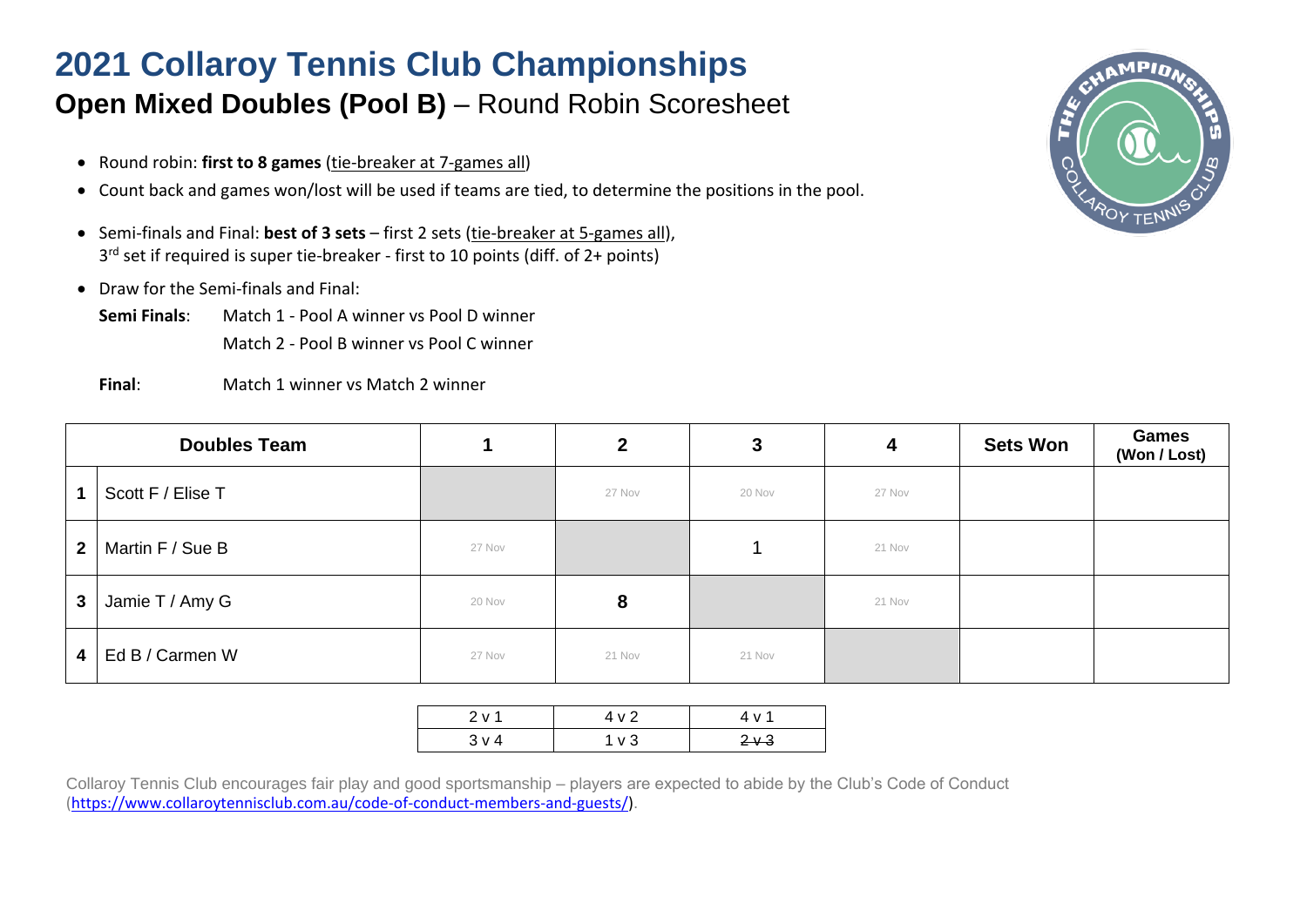## **2021 Collaroy Tennis Club Championships Open Mixed Doubles (Pool C)** – Round Robin Scoresheet

- Round robin: **first to 8 games** (tie-breaker at 7-games all)
- Count back and games won/lost will be used if teams are tied, to determine the positions in the pool.
- Semi-finals and Final: **best of 3 sets** first 2 sets (tie-breaker at 5-games all), 3 rd set if required is super tie-breaker - first to 10 points (diff. of 2+ points)
- Draw for the Semi-finals and Final:
	- **Semi Finals**: Match 1 Pool A winner vs Pool D winner Match 2 - Pool B winner vs Pool C winner
	- **Final**: Match 1 winner vs Match 2 winner



| <b>Doubles Team</b> |                    |        | $\mathbf{2}$ | 3 | 4      | <b>Sets Won</b> | <b>Games</b><br>(Won / Lost) |
|---------------------|--------------------|--------|--------------|---|--------|-----------------|------------------------------|
|                     | Wil J / Tuila W    |        | 27 Nov       | 8 | 21 Nov |                 |                              |
| $\overline{2}$      | David K / Eri F    | 27 Nov |              | 8 | 21 Nov |                 |                              |
| $\mathbf{3}$        | Nick B / Rosie S   | 4      |              |   | 8      |                 |                              |
| 4                   | Gareth G / Lynne B | 21 Nov | 21 Nov       | 5 |        |                 |                              |

| 2 v 1 | 4 v 2       | 4 v 1    |
|-------|-------------|----------|
| $3+4$ | $+\sqrt{3}$ | $2\nu$ 3 |
|       |             |          |